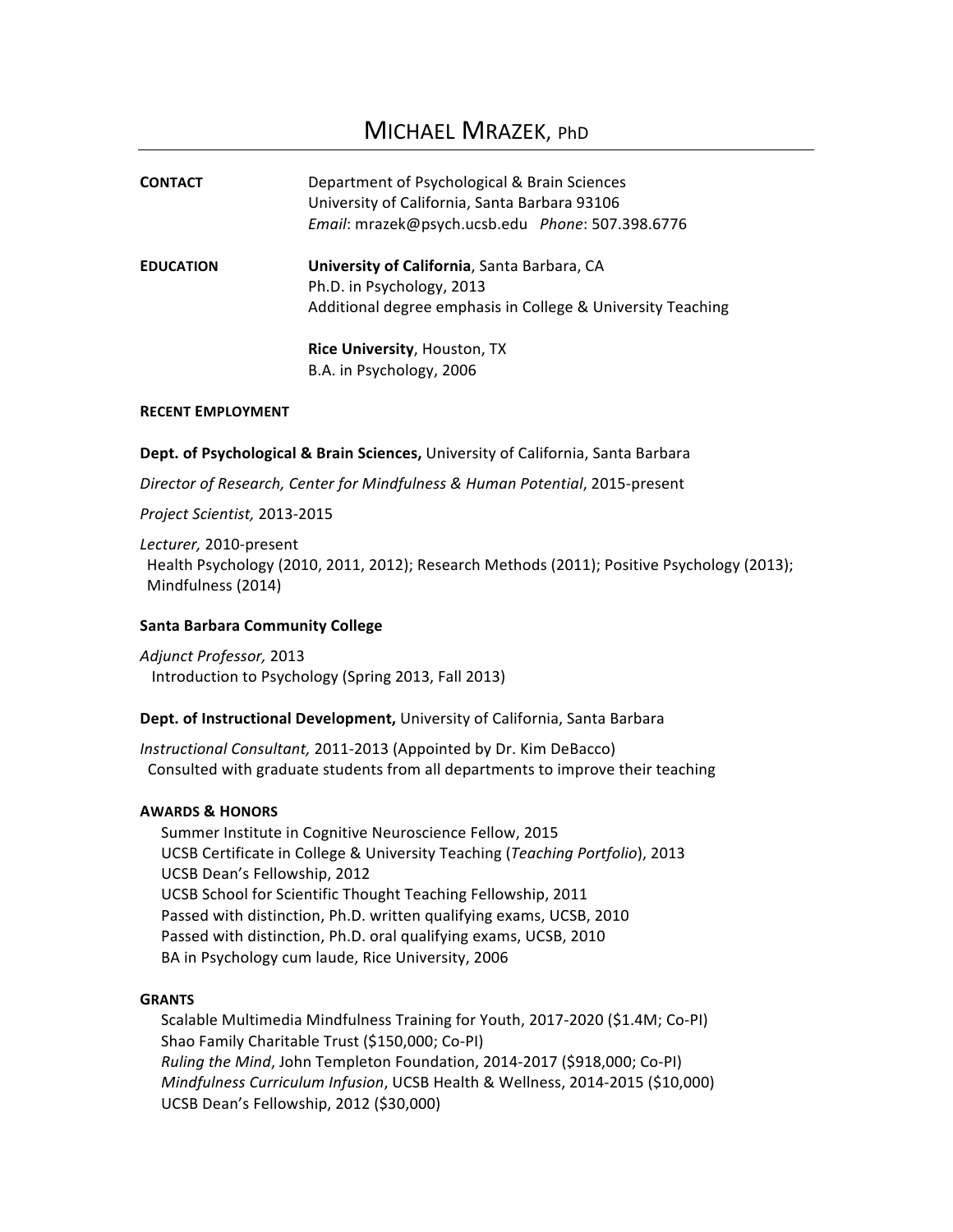UCSB Humanities & Social Sciences Research Grant, 2012 (\$3000) UCSB Research Mentorship Program, 2012 (\$1800) UCSB Academic Senate Doctoral Travel Grant, 2012 (\$850) UCSB Professional Development Grants, 2008-2012 (\$4000)

### **PROFESSIONAL MEMBERSHIPS**

Association for Psychological Science (APS) Cognitive Neuroscience Society (CNS)

## **AD-HOC REVIEWER:**

-National Science Foundation -Social, Cognitive, & Affective Neuroscience -Cognition -PLOS ONE -Cognition and Emotion -Consciousness and Cognition -Mindfulness -Memory and Cognition

-Journal of Experimental Social Psychology -Journal of Positive Psychology -Applied Cognitive Psychology -Journal of Applied Research in Memory and -Journal of Cognitive Enhancement -Psychology of Sport and Exercise -Computers & Education

### **PEER-REVIEWED PUBLICATIONS**

- **Mrazek, M.D.**, Mrazek, A.J., Morseth, B., Mrazek, K.L., Mooneyham, B.W., Cole, S. & Schooler, J.W. (under review). Slaying the hydra: Mindfulness-based health & wellness training reduces genomic, neural, hormonal, behavioral, and subjective markers of stress.
- Mrazek, A.J., Ihm, E., Molden, D.C., Mrazek, M.D., Zedelius, C.M., & Schooler, J.W. (under review) Expanding minds: Growth mindsets of self-regulation and the influences on effort, fatigue, and perseverance. Journal of Experimental Psychology: General.
- Mooneyham, B.W., Mrazek, M.D., Mrazek, A.J., Ihm, E., & Schooler, J.W. (2017). An integrated assessment of changes in brain structure and function resulting from intensive mindfulness training . *Journal of Cognitive Enhancement*. Advance online publication. doi:10.1007/s41465-017-0034-3
- Mooneyham, B.W., Mrazek, M.D., Mrazek, A.J., Mrazek, K.L., Phillips, D.T., & Schooler, J.W. (2016). States of mind: Characterizing the neural bases of focus and mind-wandering hrough dynamic functional connectivity. *Journal of Cognitive Neuroscience, 29*(3), 295-506.
- **Mrazek, M. D., Zedelius, C.M., Mrazek, A.J., Gross, M.E., Phillips, D.T., & Schooler, J. W. (in** press). Mindfulness in education: Enhancing academic achievement and student wellbeing by reducing mind-wandering. In Mindfulness in Social Psychology, Karremans, J.. & Papies, E. (Eds.).
- **Mrazek, M.D.**, Mooneyham, B.W., Mrazek, K.L., Schooler, J.W. (2016) Pushing the limits: Cognitive, affective, and neural plasticity revealed by an intensive multifaceted intervention. Frontiers in Human Neuroscience, 10, 00117.
- Mooneyham, B. W., Mrazek, M. D., Mrazek, A. J., Schooler, J.W. (2016) Signal or noise: Brain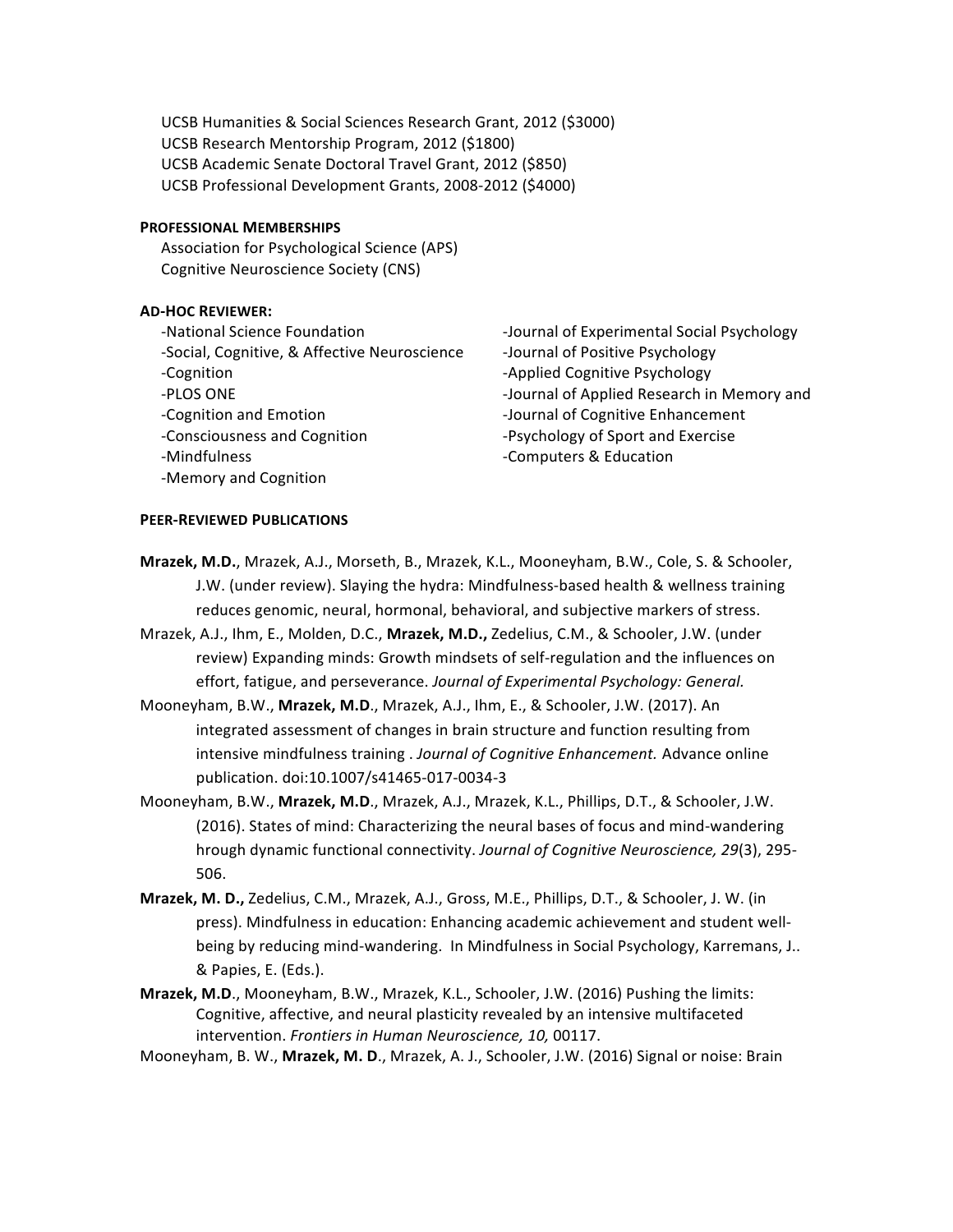network interactions underlying the experience and training of mindfulness. Proceedings of the New York Academy of Sciences, 1369(1), 240-256. doi:10.1111/nyas.13044

- Schooler, J.W., Mrazek, M.D., Baird, B., & Winkielman, P. (2015). The value of distinguishing between unconscious, conscious, and meta-conscious processes. In P. Shaver & M. Mikulincer (Eds.), APA Handbook of Personality and Social Psychology. Vol. 1: Attitudes and Social Cognition. Washington: APA Press.
- Broadway, J. M., Zedelius, C., Mooneyham, B. W., Mrazek, M. D., Schooler, J. W. W (2015) Stimulating minds to wander. *Proceedings of the National Academy of Sciences, 112(11)*, 3182-3183.
- **Mrazek, M. D.,** Mooneyham, B. W., & Schooler, J. W. (2014). Insights from quiet minds: The converging fields of mindfulness and mind-wandering. In Meditation: Neuroscientific approaches and philosophical implications, Schmidt, S. & Walach, H. (Eds.), 227-241.
- Schooler, J. W., Mrazek, M. D., Franklin, M. S., Zedelius, C., Mooneyham, B. W., Broadway, J. M. (2014). The middle way: Finding the balance between mindfulness and mindwandering. The Psychology of Learning and Motivation.
- **Mrazek, M. D., Broadway, J. M., Phillips, D. T., Franklin, M. S., Mooneyham, B. W., & Schooler, J.** W. (2014). Mindfulness: An antidote for wandering minds. In Handbook of Mindfulness. Langer, E. (Ed.), 153-167.
- Franklin, M. S., Mrazek, M. D., Anderson, C. L., Johnston, C., Smallwood, J., Kingstone, A., Schooler, J. W. (2014) Tracking distraction: The relationship between mind-wandering, meta-awareness, and attention-deficit/hyperactivity disorder symptomatology. *Journal of Attention Disorders*.
- Baird, B., Mrazek, M. D., Phillips, D. T., Schooler, J. W. (2014). Domain-specific enhancement of metacognitive ability following meditation training. *JEP: General, 143*(5), 1972-1979.
- **Mrazek, M. D.**, Phillips, D. T., Franklin, M. S., Broadway, J. M., & Schooler, J. W. (2013). Young and restless: Validation of the Mind-Wandering Questionnaire (MWQ) reveals disruptive impact of mind-wandering among youth. *Frontiers in Perception Science*, 4, 560.
- Franklin, M. S., Broadway, J. M., Mrazek, M. D., & Schooler, J. W. (2013). Window to the wandering mind: Pupillometry of spontaneous thought while reading. *Quarterly Journal of Experimental Psychology, 66*(12), 2289-2294.
- Franklin, M. S., Mrazek, M. D., Anderson, C. L., Smallwood, J., Kingstone, A., & Schooler, J. W. (2013). The silver lining of a mind in the clouds: Interesting musings enhance positive mood while mind-wandering. Frontiers in Perception Science, 4, 583.
- Baird, B., Smallwood, J., Fishman, D.J.F., Mrazek, M. D., & Schooler, J. W. (2013). Unnoticed intrusions: Dissociations of meta-consciousness in thought suppression. *Consciousness & Cognition*, *22*, 1003-1012.
- **Mrazek, M. D.**, Franklin, M. S., Phillips, D. T., Baird, B., Schooler, J. W. (2013). Mindfulness training improves WMC & GRE performance while reducing mind-wandering. *Psychological Science, 24*(5), 776-781.
- Franklin, M. S., Mrazek, M. D., Broadway, J. M. & Schooler, J. W. (2013). Disentangling decoupling: A reply to Smallwood (2012). *Psychological Bulletin, 139*(3), 536-541.
- **Mrazek, M. D.**, Smallwood, J., Franklin, M. S., Baird, B., Chin, J., & Schooler, J. W. (2012). The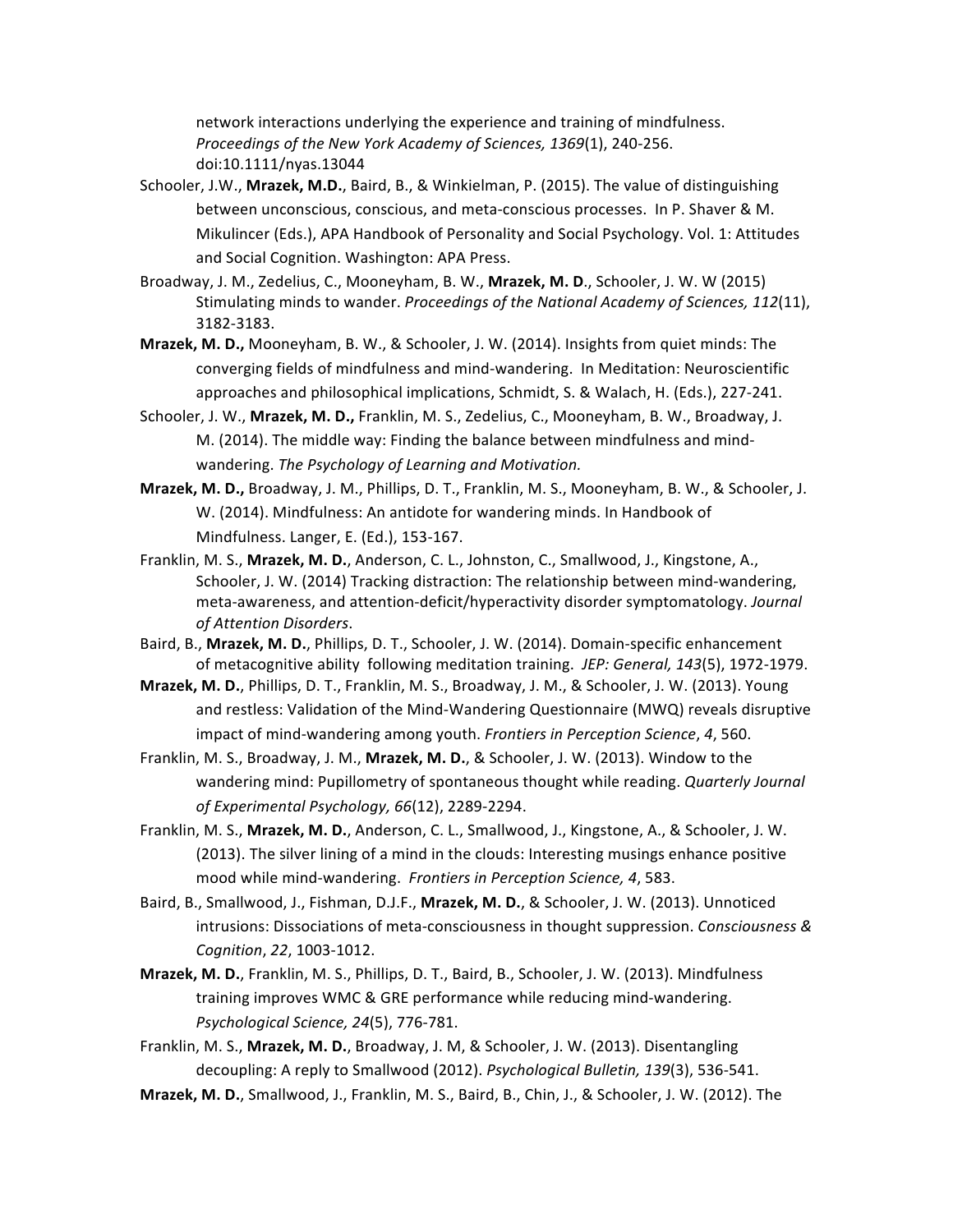central role of mind-wandering in measurements of general aptitude. *Journal of Experimental Psychology: General*, *141*(4), 788-798.

- Smallwood, J., Brown, K., Baird, B., Mrazek, M. D., Franklin, M. S., & Schooler, J. W. (2012). Insulating daydreams: A role for tonic norepinephrine in the facilitation of internally guided thought. *PLoS One*, 7(4), e33706.
- **Mrazek, M. D.**, Smallwood, J., & Schooler, J. W. (2012). Mindfulness & mind-wandering: Finding convergence through opposing constructs. *Emotion, 12*(13), 442-448.
- Baird, B., Smallwood, J. Mrazek, M. D., Franklin, M. S., & Schooler, J. W. (2012). Inspired by distraction: Mind-wandering facilitates creative incubation. *Psychological Science*, *23*(10), 1117-1122.
- Mooneyham, B. W., Franklin, M. S., **Mrazek, M. D.**, & Schooler, J. W. (2012). Modernizing science: Reply to Nosek & Bar Anon (2012), *Psychological Inquiry, 23*(3), 281-284.
- Chin, J. M., Mrazek, M. D., & Schooler, J. W. (2012). Blindspots to the self. In The Handbook of Self-Knowledge. Vazire, S. & Wilson, T.D. (Eds.)
- **Mrazek, M. D.**, Chin, J., & Schooler, J. W. (2011). Threatened to distraction: Mind-wandering mediates the effect of stereotype threat on task performance. *The Journal of Experimental Social Psychology, 47*, 1243-1248.
- Smallwood, J., Mrazek, M. D., & Schooler, J. W. (2011). Medicine for the wandering mind: A consideration of the cost of mind-wandering in medical practice. *Medical Education*, *45*(11), 1072-1080.
- Smallwood, J., Brown, K., Franklin, M., Tipper, C., Giesbrecht, B., **Mrazek, M. D.**, & Schooler, J. W. (2011). Pupillometric evidence for the decoupling of attention from perceptual input during offline thought. *PLoS One*, 6(3), e18298.
- **Mrazek, M. D.**, Koenig, B., Skime, M., Snyder, K., Hook, C., Black, J., & Mrazek, D. A. (2007). Learning About Values While Teaching About Genes. Academic Psychiatry, 31(6), 447-451.

### **CONFERENCE POSTERS, INVITED TALKS, & SYMPOSIA**

- Mooneyham, B.W., Mrazek, M.D., Mrazek, A.J., Phillips, D.T., & Schooler, J.W. (2016). States of mind: Characterizing the neural bases of focus and mind-wandering through dynamic functional connectivity. Annual meeting of the Cognitive Neuroscience Society, New York, NY, April, 2016.
- Ihm, E., Zedlius, C., Mrazek, M.D., Purkiss, J., Galindo, A., & Schooler, J.W. (2016) Mind Over Math: Presenting a Mental Control Growth Mindset Reduces Effort Avoidance on a Math Task. Annual Convention of the Association for Psychological Science, Washington D.C., May, 2016.
- Mrazek, A.J., Molden, D.C., Mrazek, M.D., & Schooler, J.W. (2016). Cultivating a Growth Mindset of Self-Control: The effects on effort and performance. *Personality and Social* Psychology Conference, San Diego, CA., January, 2016.
- **Mrazek, M.D.** (2015) Reconciling mindfulness & mind-wandering: An integrative review.